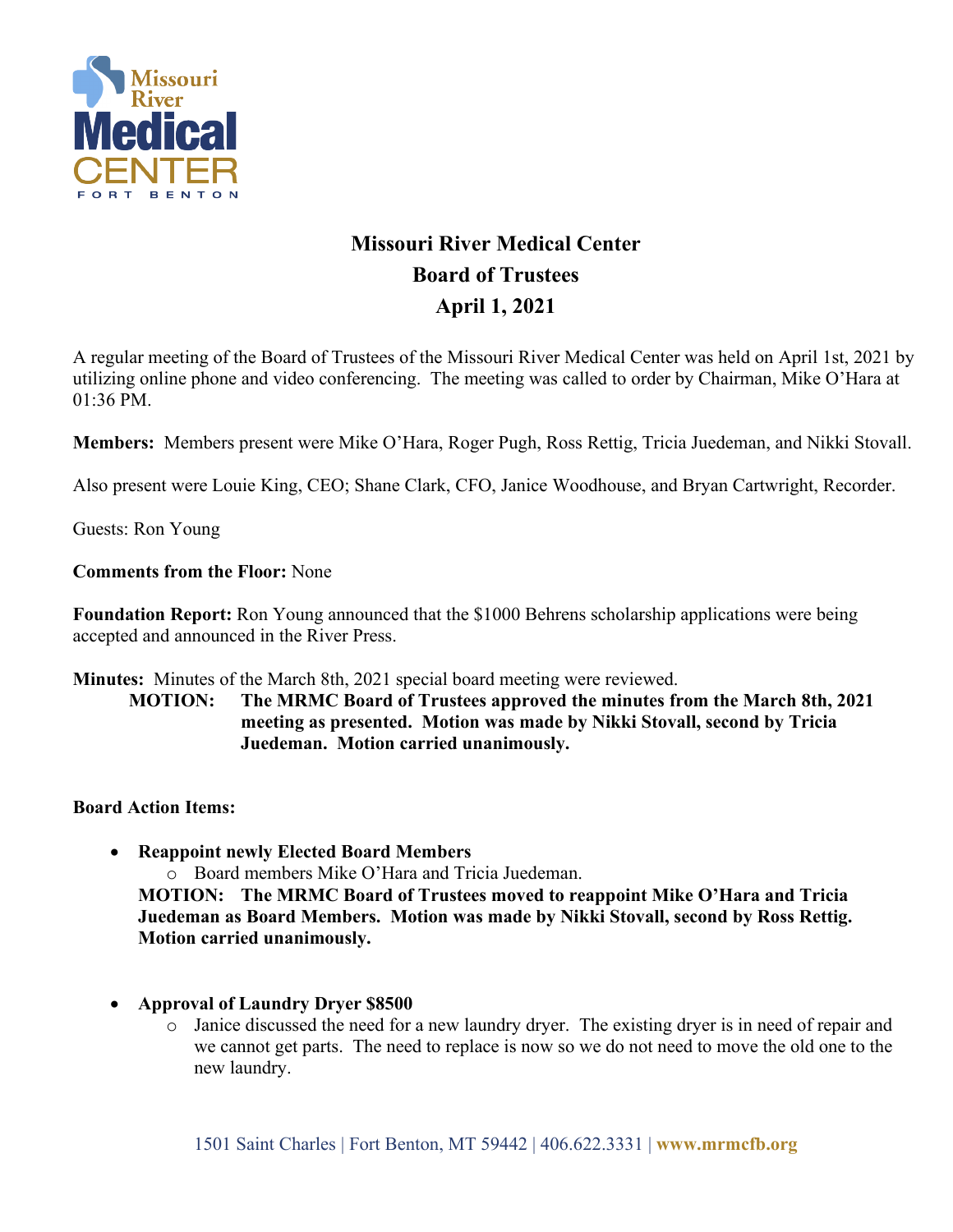

**MOTION: The MRMC Board of Trustees approved the purchase of a new Dryer for \$8500. Motion made by Ross Rettig, second by Tricia Juedeman. Motion carried unanimously.**

- **Approval of Podiatrist Statement of work**
	- o Louie discussed the Podiatrist who will be providing services in the Benton Medical Center clinic has 5 patients currently scheduled to be seen. The podiatrist will rent space in the clinic.

**MOTION: The MRMC Board of Trustees approved Podiatrist Statement of work to provide services. Motion made by Nikki Stovall, second by Tricia Juedeman. Motion carried unanimously.**

## • **Nursing Services - COO Report:**

o Janice stated that Evident recently did a virtual software analysis and provided feedback reports which each department will be working on to improve the software utilization. Department Managers meeting was held today and went very well. Discussed Covid and not all residents being fulling immunized yet. We will still require masks. The Cares Act now allows patient visitation in room. Walls are being built downstairs, and should have the Board Room back in the next 30-60 days. Staff evaluations will be done in May. We are still utilizing rental staff, but hope to get more applicants.

## • **Financial Report:**

- o Shane provided February financial statements see attached.
- o Shane discussed seeking competitive bids for employee insurance and found the current insurance plan was a competitive rate and did not find switching to be any savings.
- o Shane discussed that the First Bank of Montana loan asked if MRMC would be applying for the forgiveness of the PPP Loan amount of \$519,000. Shane used the payroll from July - September 2020 in support of the forgiveness. Louie stated that MRMC received a letter from Bruce Houllihan at Benefis advising MRMC not to apply for the PPP Loans. Harry Bold the MRMC Consultant was contacted who felt MRMC did qualify. Mike O'Hara stated a large number of CAH's have already applied for forgiveness and recommended we move forward.

**MOTION: The MRMC Board of Trustees approved the PPE Loan Forgiveness with the First Bank of Montana. Motion made by Ross Rettig, second by Nikki Stovall. Motion carried unanimously.**

- **CEO's Report:**
	- o Louie announced our new Maintenance Manager Doug Simpson, and Brenda Thune Payroll Manager. Louie stated there was Cares Acts funds article in the Billings Gazette that facilities are using the care acts funds for plant improvements. As of yet the federal government has not exactly specified use of these funds. We are looking into ways we can access these funds. MHA